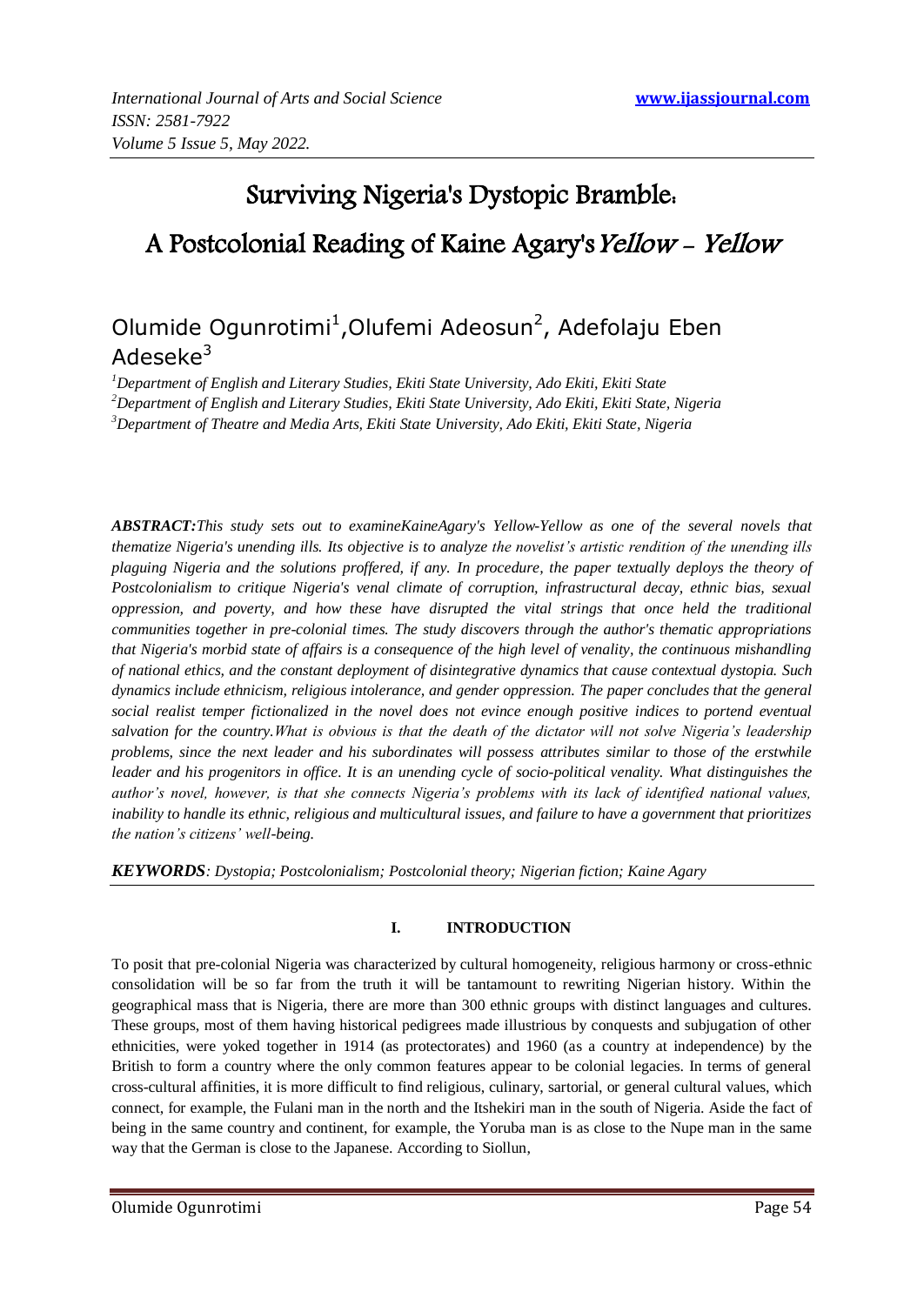There is less difference between an Englishman and a Spaniard, with their shared Latinderivative languages and culture, than there is between a Muslim northerner and a Christian southerner, with their diametrically opposed religions, language, food, manners, dress and culture. The cultural differences between the ethnic groups made it virtually impossible for Nigerians to have any commonality of purpose (Siollum, 2009, 12).

Even after more than half a century of being yoked together to form a country, the ethnic groups are not in any way closer, in that ethnic differences continue to simmer, ethnic prejudices continue to fester, and divisive schisms continue to deepen. If before independence some ethnic groups, particularly the minorities, were uneasy and fearful of the looming prospects of the eradication of their cultural values in a society that parades cultural multitudes, it is now the major tribes that have become averse to multiculturalism and loss of cultural integrity. In a country where each of the three major ethnic groups - Yoruba, Ibo, and Hausa/Fulani - continuously project conspiracy theories involving any of the other groups' subterranean moves to dominate and probably exterminate the other tribes, the minority groups can only tag along and play ball with any of the big three, for their political and cultural survival.

The level of ethnic distrust, the paranoia that is the foundation for conspiratorial ideation, has never been more pervasive. If it had seemed subtle in the years before independence, that is, if it had once seemed obscene and incongruously untoward to publicly voice sentiments about the colonialist ambitions of other ethnicities within the country, it has become commonplace in contemporary times to abet ethnic chauvinism and emphasize group superiority, as counterpoints to battle the political or religious ambitions of other groups. Now and then, it seems the country is about to crater:

By 30 May 1967, when Biafra seceded, not only was Nigeria neither happy nor harmonious, but it had for the five previous years stumbled from crisis to crisis, and had three times already come to the verge of disintegration. In each case, although the immediate spark had been political, the fundamental cause had been the tribal hostility embedded in this enormous and artificial nation. For Nigeria had never been more than an amalgam of peoples welded together in the interests and for the benefit of a European Power (Forsyth, 1977, 13).

Nigeria's multicultural context makes for a complex society where concrete unifying national ethos never becomes entrenched in the nation's consciousness. A country with so many 'exclusive nations' within its borders is bound to witness cultural chaos and anarchy in its history because of ethnic distrust and hostility. In a country where the people are culture-proud and quite sensitive to the erosion of their cultural values, it becomes more difficult to develop truly national values. Since the development of truly national constructs would naturally mean a gradual undermining of regional or ethnic values, the high level of ethnic jingoism negatively impacts real attempts at developing unifying paradigms for national growth. Rather than provide a fertile context for cross-cultural and multi-voiced countrywide inclusiveness that reconfigures regional and tribal cultural values as state ideo-aesthetics, the celebration of ethnic dichotomies at the expense of nationalizingparadigms can only create unbridgeable gaps, and the veneration of group dissimilarities will never allow for the evolvement of farreaching nationwide cultural principles.

To further compound this already complex context is the presence of western constructs which complicate the conundrum. The medley of diverse cultural ideological values (from the several tribes and those of the colonial imperialist) provide a perplexing underlayer for a hybrid society characterized by language dislocation, religious anarchism, ethnic convulsion, and general cultural disorder. This is a recipe for national dystopianism:

How do strategies of representation or empowerment come to be formulated in the competing claims of communities where, despite shared histories of deprivation and discrimination, the exchange of values, meanings and priorities may not always be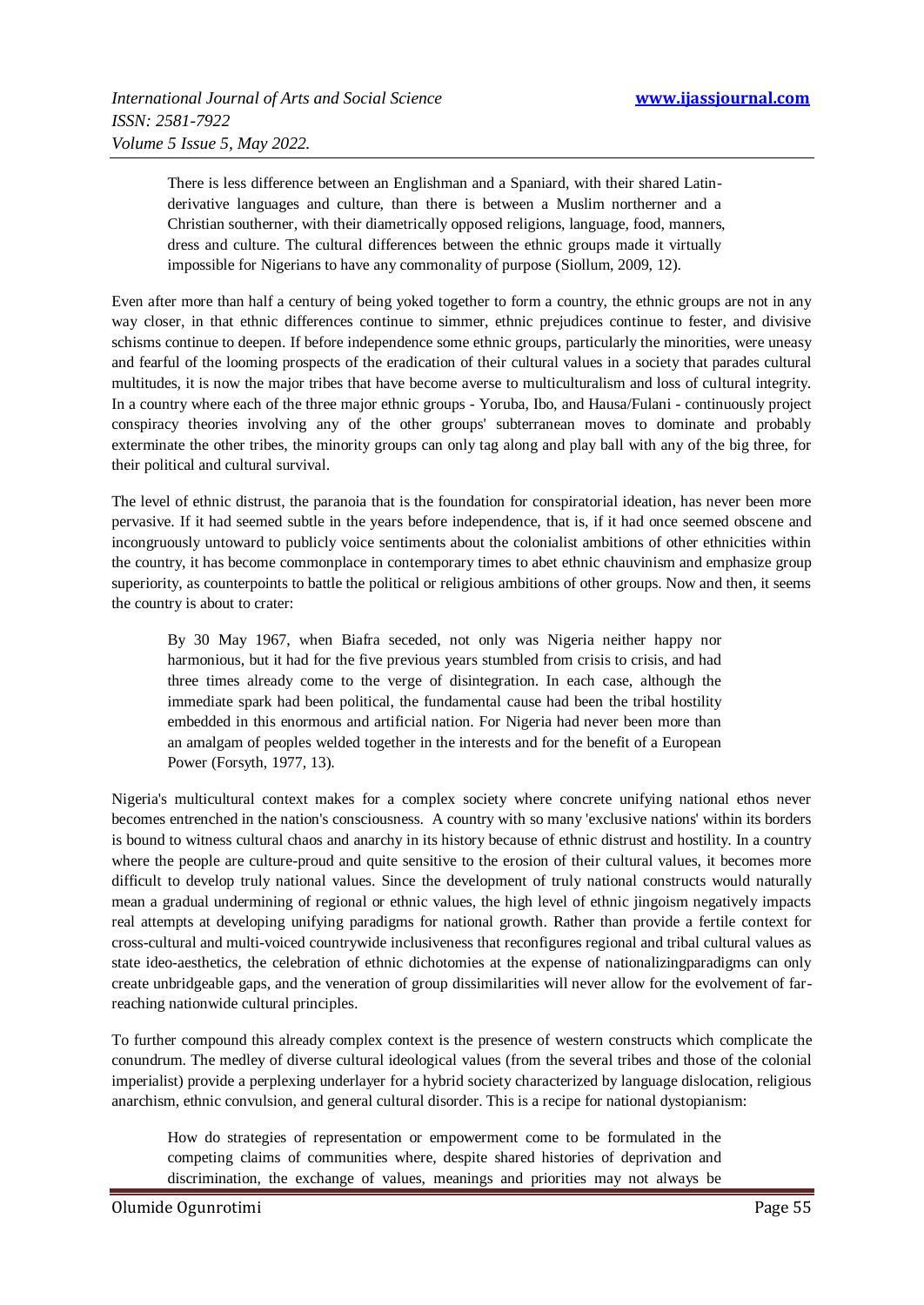collaborative and dialogical, but may be profoundly antagonistic, conflictual and even incommensurable? (Bhabha, 1994, 2)

One of the major upshots of colonialism is urbanization in most regions of the country. The urban settings which are deemed to possess the diverse constructs and instruments of modernization are the intersections of several cultures and where the quirks of hybridization are most prominent. If 'many of the value systems born out of communal living in rural areas become "non-values" in urban settings' (Egbunike,2012, 89), it is because the urban settings appropriate the complexities of modernization and the chaotic dispositions of decentered living. As hubs of multicultural formulations, melting pots of differing and contrasting value systems, both indigenous and foreign, the urban settings continue to create dystopic spaces for unhealthy experiences - so aptly symbolized in the Abiku image of a child of two or several worlds drawn to all and striving for personal significance. Just as Abiku is born of several worlds and is a child of none, and traverses these worlds manifesting no total commitment to any, so does the postcolonial being, living in a dialectically disorganized and radically transformed society which draws intertextual strains and influences from all the several worlds the several indigenous cultures and the foreign influences. This is why the Abiku trope has been recognized as an apt metaphorical symbolization of the experiential vagaries of the postcolonial estate, a complex context of dystopic displacement which circumscribes a new experience through fractionalization, disconnections, variability, and alienation (Kamalu, 2005).

The objective of this study is to examine the author's exploration of Nigeria's problems as a nation. As one of Nigeria's contemporary authors, the study seeks to locate and analyze the novelist's artistic rendition of the unending ills plaguing Nigeria and the solutions proffered, if any. To achieve this objective, the authors deploy the theory of postcolonialism. The choice of this theory is apt, not only because its focus is on colonialism and its effect on colonized societies, but because its major thrust is also the criticism of the dissolution of monolithic cultures and the creation of heterogeneous societies from the clash of cultures engendered by colonialism.

The study is significant because KaineAgary is one of the contemporary writers in Nigeria, hence a study of his novel shows how contemporary writers perceive the situation of the country and the reasons they adduce for this. This study is also significant in that itacknowledges and concludes that what distinguishes the novel from previous novels that examine Nigeria's problems is how the author explores the connection between the complexities created by the multicultural Nigerian society and the inability of the citizens to find solutions to the myriads of problems facing the country.

#### **II. METHODOLOGY**

#### **Postcolonial Criticism/Theory and the Complicating Epistemology of Overlapping Constructs**

Postcolonial criticism focuses on theorizing the 'history, culture, literature, and modes of discourse that are specific to the former colonies of England, Spain, France, and other European imperial powers' (Abrams and Harpham,2012,.306). While critics have often disagreed on the meaning and delimitations of the 'post' in Postcolonial criticism, there is general agreement about its basic thrust. And this thrust attempts to evaluate the consequences of colonialism on the erstwhile colonies. Before the end of colonialism, the several years of the process (almost a century for most) had demystified old hierarchies and created novel possibilities that seemed inevitable. For the colonies, there is no return to a pristine, unsullied past, and the present is a 'complex mix and continuation of different cultures and temporalities' (Abrahamsen,2003, 196).

Even before the end of colonialism, its impact had become leviathan, the repercussions of its influence on local cultures and the general cosmological world in traditional African societies had become almost total. For example, in this excerpt taken from Chinua Achebe's *Things Fall Apart*, when a white man on a bicycle appeared in a village, the prognosis for the future relations between the white man and the local community was inauspicious: 'The elders consulted their oracle and it told them that the strange man would break their clan and spread destruction among them' (Achebe, 1994, 97). In places where the relationship did not lead to the outright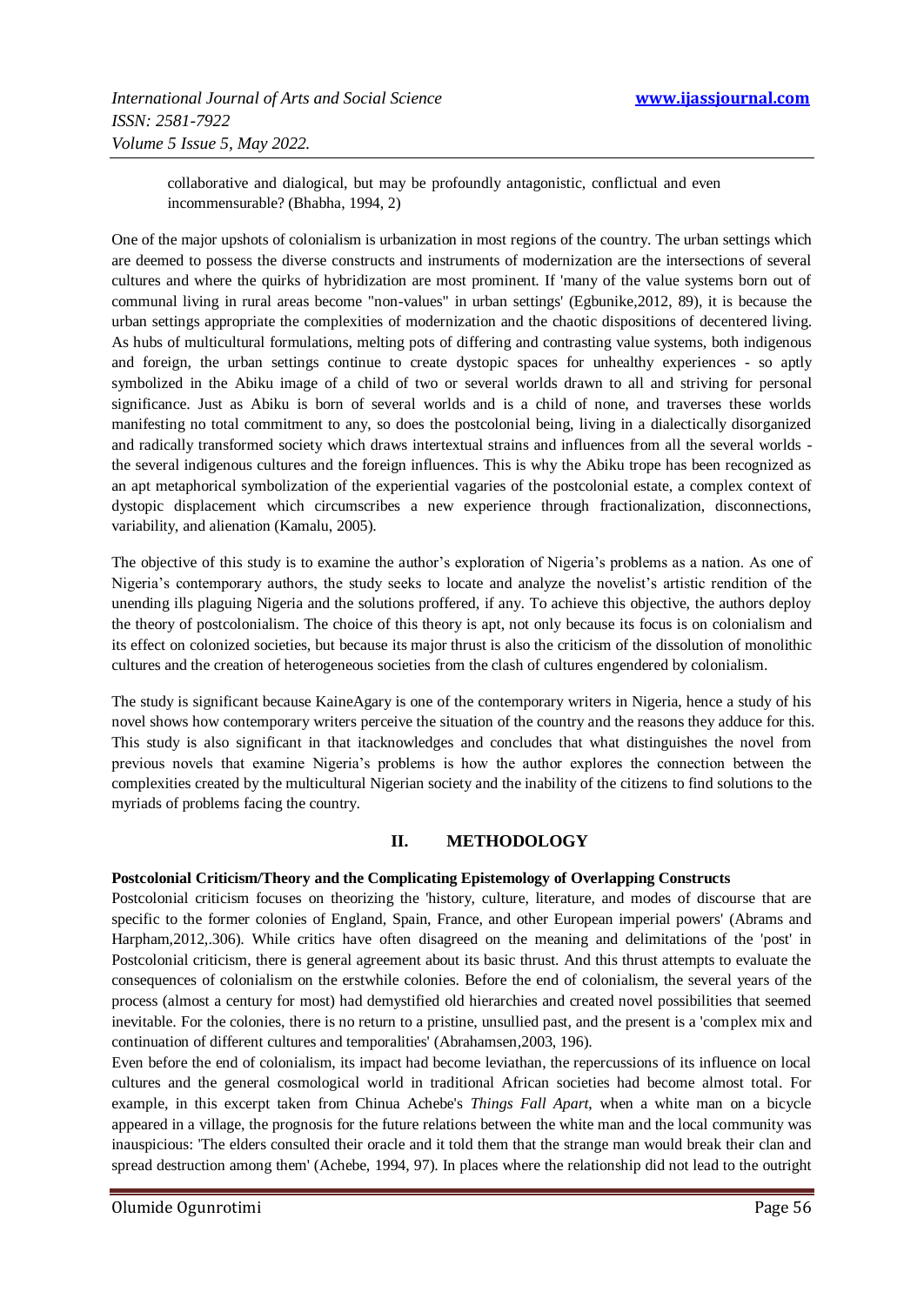physical annihilation of the local citizens, like that of the Abame people in the quotation above, the cultural constructs that attended the colonial process upended the socio-cultural life of the people. The underpinnings of their cultural identity were challenged, and the anchors which defined their cosmological existence were disrupted.

The socio-cultural engagements between the Western culture and the local cultures continue to create contestation and complexities which explore the developing incongruities that characterize postcolonial nations. The resultant dislocations strive to harmonize the cultural variables of the two worlds by creating hybridized paradigms that define new experiences, experiences that thrive on the parameters created by the coming together of two different worlds and the dislocating alienation engendered by the throes of societal reconstruction and reconfiguration. Even though African cultural revivalists continue to call for the reclamation and revitalization/revamping of indigenous cultures (Gyekye, 1997) to assist in providing autochthonous bases for African socio-political sustenance in the contemporary world, and others advocate creating a total schism between the present and the pre-modern past (Hountondji, 1996), nevertheless, 'progress in any society requires adapting, changing, and in some cases abandoning traditional ideas and behaviors. It also involves borrowing and adapting ideas from other cultural contexts' (Ciaffa,2008, 142). The issue here is that the contact between Africa and Europe was operated on a level of oppressor/oppressed, and what followed was not a cultural adaptation but an imposition. In Europe, the movement from the (simple) agrarian world of the 18th and 19th centuries to the convoluted industrialized universe of post-world war 20th century was tagged disruptive, even when the transformation was from within and was gradual as several separate and incipient technological, religious, philosophical and cultural constructs had provided early indications of what was to come. However, in Africa, the change was more drastic, because the constructs of (Euro)modernism (that came with colonialism to the African continent) came from outside the cultures, and there were no prior intimations that could have signaled, for the indigenous people, the enormous changes that were to come. The European society in the aftermath of the two world wars 'suddenly' became 'rich in unpredictable evolutions, filled with complex forms and turbulent flows, characterized by non-linear relations between causes and effects, and fractured into multiple-length scales' (Hayles,1991, 8). But in Africa, the movement from traditional ways of life to colonized societies and then to independent nations was swifter and more disruptive in its dynamics as it involved resistance, conquest, submission, oppositionality, and inevitably hybridization.

It is obvious that the 'European culture itself is pluralistic, a crisscross of the most diverse tendencies, so that, when we speak of Western civilization we may not be clear what we are talking about and there is a danger that we will confuse currents that are opposed and irreconcilable' (Hountondji,1996, 156). In the same manner, when we speak of Nigeria's (and indeed Africa's) postcolonial culture, we ignore or forget that there is no exclusive monolithic culture that apprehends homogeneous values which, in their delimitations, define specific sociocultural and political endemically organic traits. Indeed, when we speak of Nigerian (or indeed African) culture, most times what we have yoked together under an all-inclusive term are mutually exclusive norms and values, diverse religious and cosmological praxes with no manifest affinities.

 According to Tabron (2003), colonialism involves 'learning the colonizer's language...which...deracinates the culture of the colonized: religion, holidays, food, clothing, furniture, type of work - these are all the ways in which the colonizer eradicates a cultural identity...' (Tabron, 2003, 41-43). With colonialism came a different language, religion, formal education in western constructs, alien philosophies and science, new sartorial and culinary codes, new gender values, and new social organizations, leading to a complete reconfiguration that was never subtle. One of the major consequences was the development of a complex identity little grounded in the indigenous cultures and far from the western culture which had provided the values of the cultural impositions. What grew was a synthesis, a general drive towards making significance out of the ensuing dislocation, out of the complicated hysteria of cultural hybridization. Though there are intersectional cultural variables that could serve as coalescing paradigms, at best these could only lead to the creation of composite identities to manifest the contact engendered through the fragmentations and complexities of multitudinous local and foreign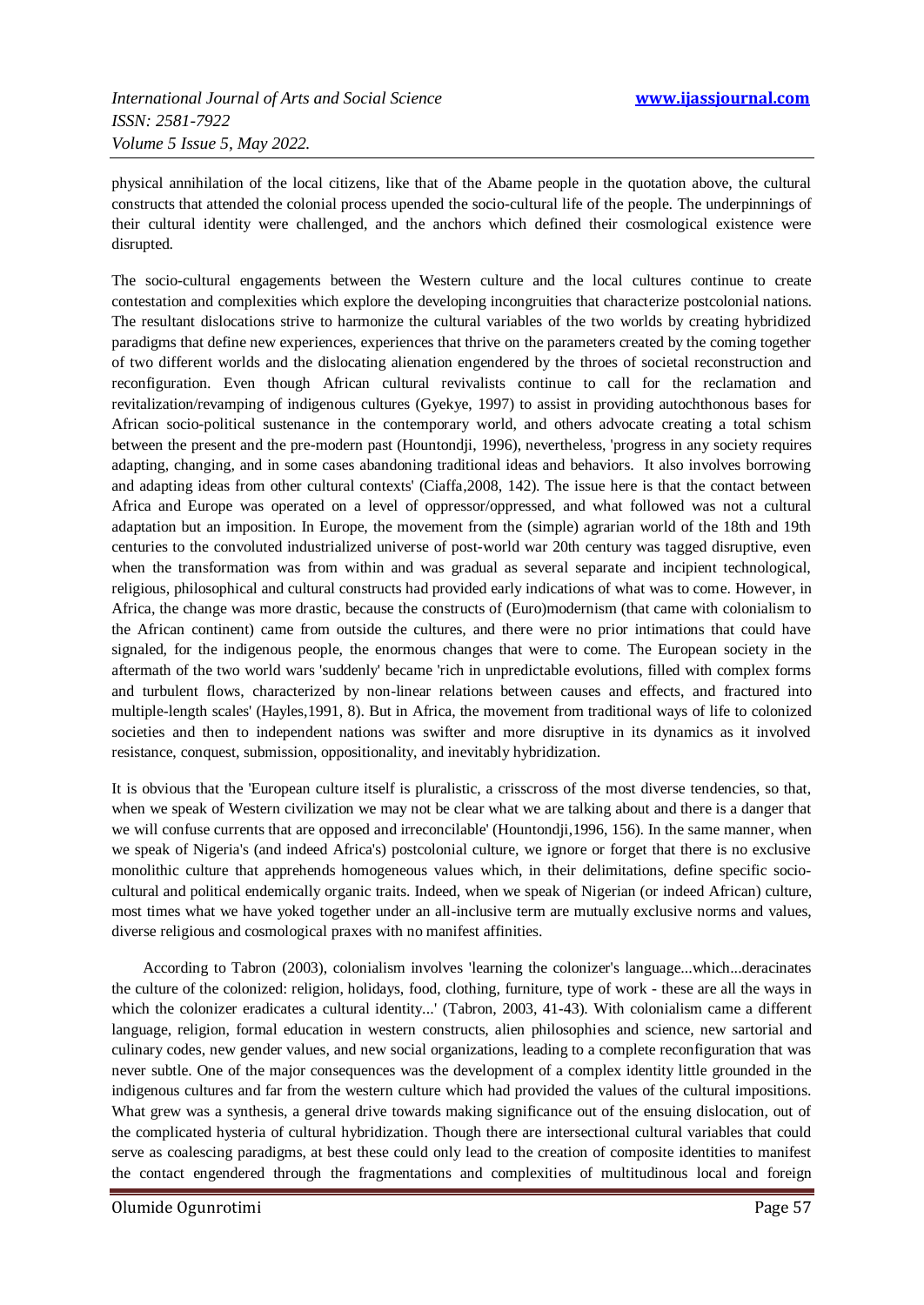constructs clashing and then fusing. Consequently, as there are no unifying paradigms, what exists is, ironically, a medley built on heterogeneous decentralization, a complete lack of a stable socio-cultural core that could provide a steady and secure diet of autochthonous cultural values that are definitive of a society. What ensues is a process of enculturation informed by the internalization of new complex traits and affiliations growing out of overlapping influences from local and foreign cultural tropes.

HomiBhabha in *The Location of Culture*(1994) affirms that human existence in the modern world 'is marked by a tenebrous sense of survival, living on the borderlines of the "present", for which there seems to be no proper name other than the current and controversial shiftiness of the prefix "post": postmodernism, postcolonialism, postfeminism' (1). In this seminal postcolonial text, the author theorizes the growth of cultural hybridization, affirming that there is no ethnic group or culture with its pre-colonial characteristics still intact after the 'clash of cultures'. He refutes the sociological dichotomy of the west and the rest, claiming that new discourses and novel constructs are developing which negate, displace or invalidate the old praxes of white/black, self/other, past/present, and private/public.

These discourses and constructs connect the old and the new, subsisting in the liminal spaces, in the interstices which do not easily lend themselves to simple categorizations, or direct classifications. The absence of distinct constructs and monolithic divisions, the development of multicultural societies with fluid and inorganic traits are the inevitable consequences of the contact between multiple cultures, creating cultural imbrications, ambiguities, borderlessness, and dystopic rootlessness leading to a society 'at pains to understand itself, and virtually steeped in a deep-rooted crisis of acute social and economic contradictions, and a painful search for a pathway to the remobilization of...humanity' (Udenta, 2015, 205).

In KaineAgary's*Yellow- Yellow*, the eponymous heroine's quest for personal congruities and imperatives that are significant for the realization of selfhood run through the novel's narration. The product of a whirlwind romance between a love lust Greek sailor and a village belle, the protagonist was birthed at a time when the traditional world is destroyed and replaced by nondescript and conflicting quasi-cultural values, spatialities that dislodge and upset long-established conventions. The protagonist's search for identity is conducted in the foreground of a local wasteland of environmental degradation, cultural dislocation, and national confusion.

#### **III. RESULTS AND DISCUSSION**

#### **Environmental Degradation and the Crisis of Human and Cultural Survival in KaineAgary's***Yellow - Yellow*

The theme of environmental degradation is a recurring feature in Niger Delta literature. The Niger Delta is a region in Nigeria that accounts for more than half of Nigeria's export earnings and ninety-seven percent of Nigeria's foreign revenues (Amnesty International, 2009). For the indigenous population of the region, this does not translate into a high standard of living. Indeed, apart from the fact that only the elites (politicians, monarchs, top civil servants, and money bags) are the principal beneficiaries of oil exploration in the region, the effects of oil spillage on the environment (creeks, swamps, fishing grounds, mangroves, farmlands, wildlife) have been devastating and are mainly felt by the poor masses whose livelihood depends on the natural products got from the land. Oil spillage, gas flaring, and the escape of other chemicals in the process of oil production negatively impact the ecosystem and the biodiversity of the area.

The opening sentence of the first paragraph in Agary's*Yellow - Yellow* sets the tone for its focus: 'During my second to last year in secondary school, one of the crude oil pipes that ran through my village broke and spilled oil over several hectares of land, my mother's farm included' (Agary, 2006, 3). Since the discovery of oil in the Niger Delta region in the country in 1956, it has been the major source of income for the country. 'As an internationally traded commodity that attracts foreign exchange, oil is a quick source of capital accumulation. Huge revenues are realized from the wide differential between unit production costs and economic rents, royalties, petroleum taxes, oil exports, etc.' (Romanovs,2007, n.p.). Before long, the regions that had earlier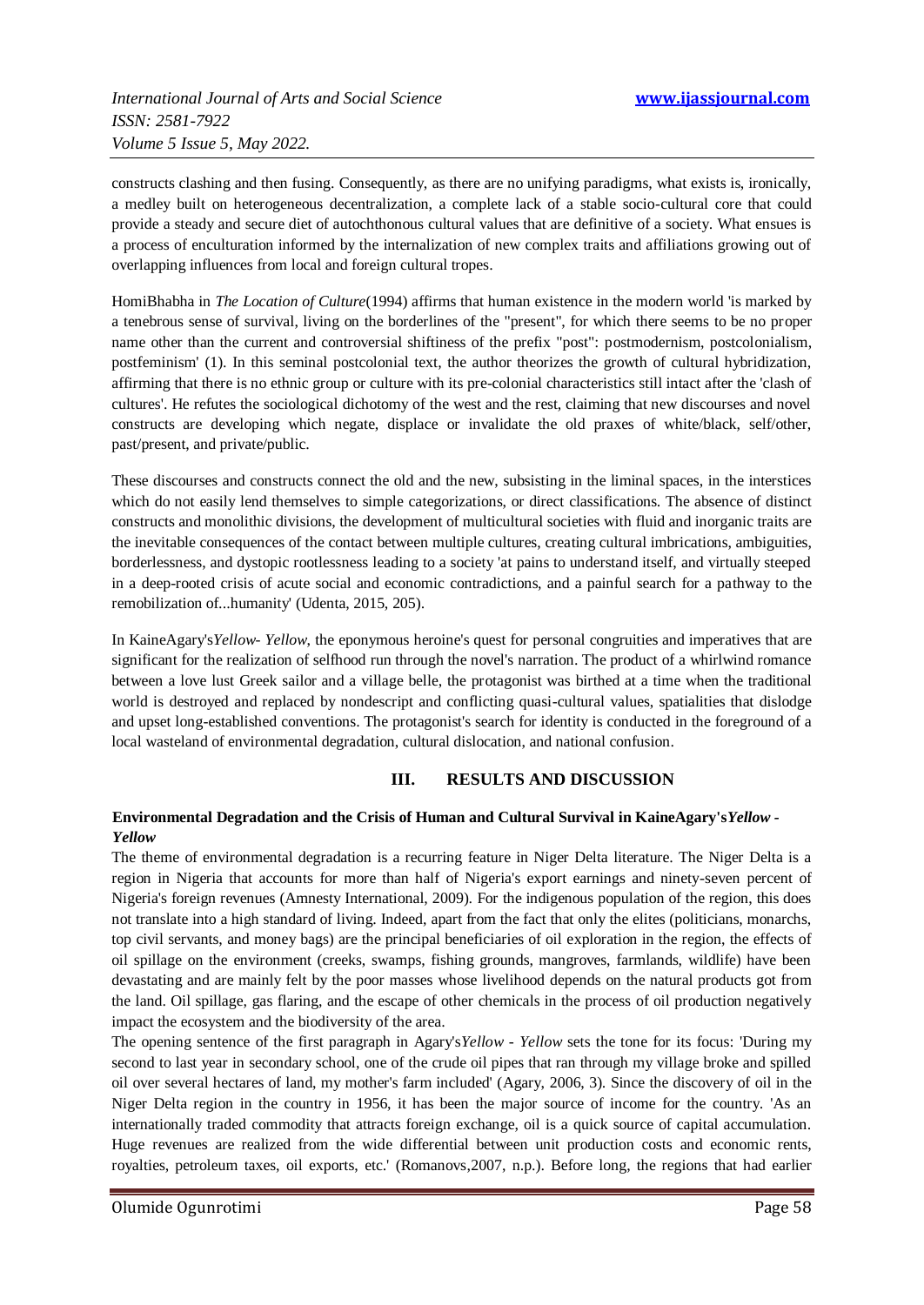focused on developing their agricultural bases producing food and cash crops for export, discarded all interests as the money from the crude oil provides huge revenues. The discovery of oil did not only lead to this, however, as one of the other major consequences is the destruction of the land and water from which the oil is taken. As Yellow Yellow (real name Zilayefa) says, 'I watched as the thick liquid spread out, covering more land and drowning small animals in its path. It just kept spreading and I wondered if it would stop, when it would stop, how far it would spread' (Agary, 2006, 4). Because it would not stop, 'the village...gradually lost, year after year, the creatures of the river to oil spills, acid rain, gas flares...' (Agary, 2006, 4).

The destruction of the local natural habitat, which had long supported the people's way of life, has become a context for ambiguous experiences. The pollution of the land dispossesses the people of access to their livelihood - farming and fishing - without giving them commensurate alternative means of livelihood. Whereas living in the cosmopolitan centers could open up opportunities tied to the vagaries of urbanization, life in the village is very much intrinsically attached to whatever could be directly got from the land. Without the products of the land and those of the sea, existence becomes arduously aggravating. When Niger Delta indigenes living outside the region begin to talk 'about how the oil companies had destroyed...Niger Delta with impunity' (Agary, 2006, 9), and 'how the Ijaws and other ethnic groups were suffering and even dying while the wealth of their soil fed others' (Agary, 2006, 9), it conveniently leads to the youths taking to criminal activities to subsist. And, when the government and the oil companies would do nothing to assist them, this, in the words of the protagonist

drove the boys in my village to violence. If we had to suffer amidst such plenty, then those boys would cause so much havoc as possible until someone took interest in our plight and until justice, as they saw it, prevailed. Some of them joined the boys from other villages to kidnap oil company executives or bar oil company workers from doing their work (Agary, 2006, 10).

Although it is the region that provides the country's major revenue, in the villages there are no good roads, no electricity, schools went without textbooks and could not pay teachers. For the majority of the youths in the villages, with the destruction of the habitat, and the dearth of social amenities to improve life in their domains, migrating to the cities is the only means of escape from 'the conflicts, the violence, and the depression that characterized' (Agary, 2006, 24) village life. Those who choose to remain, especially the old men and women and the luckless youth, are resigned to living with the vicissitudes of rural life.

#### **The Corrupt Praxes of Postcolonial Being in KaineAgary's***Yellow - Yellow*

As an integral part of a country that groans under the multiple cavalcades of heteronomous and autochthonic ills, environmental degradation happens to be just one of the several problems confronting the Niger Delta region in Nigeria. According to Achebe (1983), the major problem facing Nigeria is that of ineffective and corrupt leadership, and in *Yellow - Yellow,* the author presents the country as a rudderless place. From top to bottom, everyone seems infested with a venal corruptibility that resists amelioration; from the dictatorial excesses of the military rulers, the deceitful ruthlessness of the oil companies, the devil-may-care attitudes of the militants, to the general lawlessness of the citizenry. What is apparent from *Yellow - Yellow* is the scale of socio-political decadence into which the country has fallen, as not just the leaders or the elites are corrupt, but most citizens are driven by an uncritical self-absorption that utilizes every available opportunity to display an immoral penchant. The case of village boys suspected of stealing and selling the village generator thus throwing the whole village in perpetual darkness evinces the level of greed and self-serving venality that has crept into the social fabric. Every facet of experience is affected; education, religion, politics, etc. The country's university education system has never been worse: aside the constant crises caused by inconsistent staff salaries, political instability, and student conflicts on campus, the dearth of spaces for aspiring students, teachers' strikes, academic malpractices, sexual harassment, and inadequate employment spaces for graduates, all combine to eventuate general decadence in the sector and the narrator gives the damning verdict that it 'was the way things were' (Agary, 2006,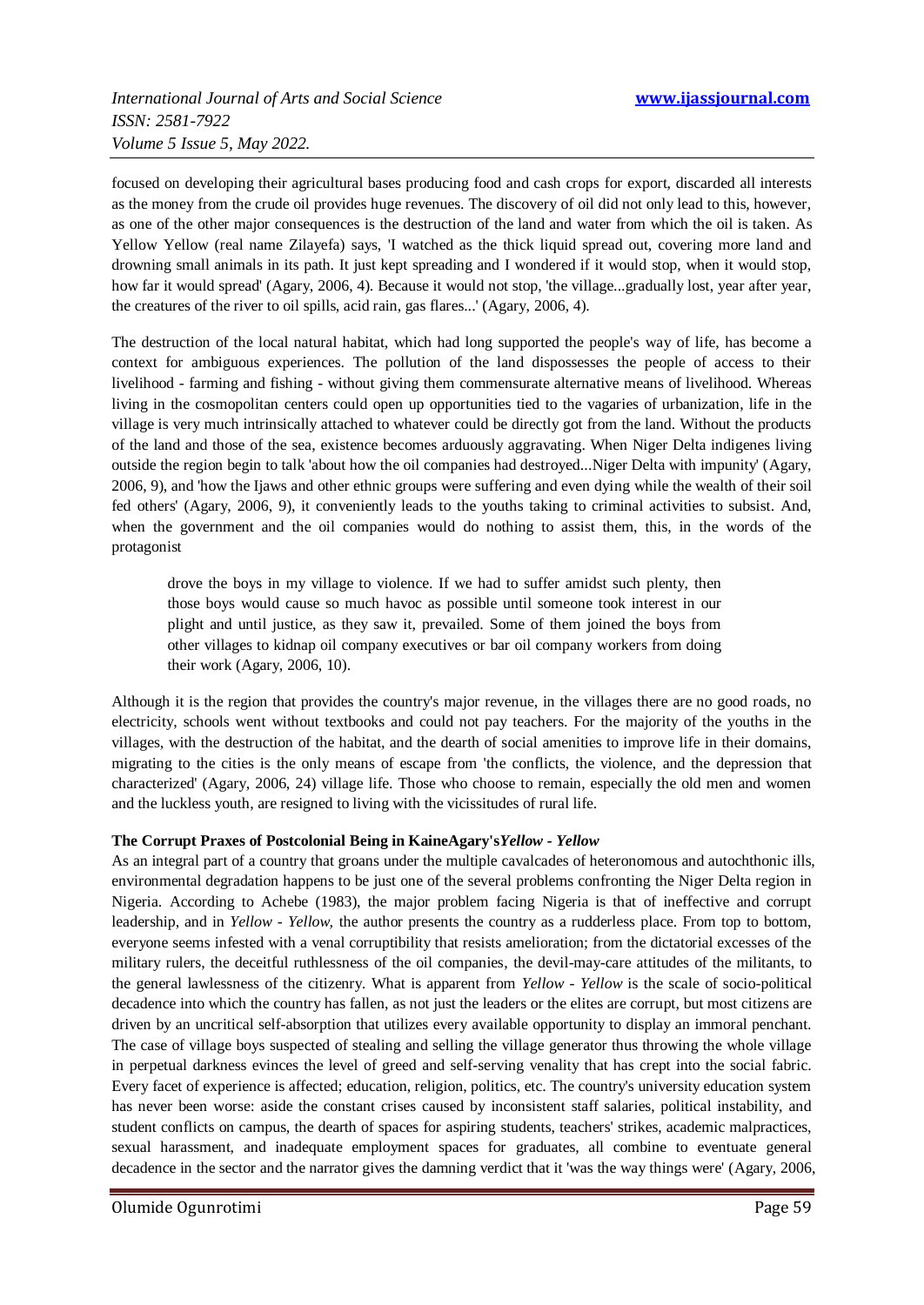32). For the rich like the Admiral, with their actions, they further destroy the moral fabric that ought to form the substratum for a society striving to come to terms with its cultural hybridization. While they are active participants in the general corruption, they send their children to study or live abroad far away from the decadence at home. 'Admiral's two children arrived in Nigeria on the Tuesday before the party...They both lived with their mother in Spain' (Agary, 2006, 119). And, while he treats his seventeen-year-old daughter wonderfully, the Admiral deploys his wealth and position to sexually exploit Zilayefa's naivety and needs, despite her young age.

The way things are is that poverty in the country has increased the level of corruption. According to the narrator, 'Because of how rough things were in the country, you had to grease someone's palm to get anywhere' (Agary, 2006, 76) and 'law enforcement was so lax, the police so corrupt, that if you had enough money, you could pay your way out of any police trouble' (Agary, 2006, 111). In the Civil Service, in the higher educational institutions, in the Police, the general ambiance of corruption, nepotism, and prebendalism that characterizes citizens' behavior is disillusioning. The disparity between the rich and the poor which has led to an unending gulf, and the sense of ethnic oppression, are constant constructs that engender a peculiar ennui. While the Ijaw people who 'own' the part of the country that produces much of the petroleum that the nation relies on continue to suffer, not just environmental degradation but poverty, infrastructural decay, inadequately funded education and health sectors, there is a high sense of injustice where 'the Ijaws and other ethnic groups were suffering and even dying while the wealth of their soil fed others' (9). According to Soillun, although their region produces the 'majority of Nigeria's wealth, the inhabitants of the oil communities do not have the political strength to resist control of their resources by Nigeria's federal government' (Siollun, 2015, 2). Even the oil companies know the political situation in the country, as they have become adept at manipulating the system by

using the Nigerian armed forces as their private security details to terrorize and kill innocent villagers who questioned the inequity of their situation - living in squalor while barrels of oil pumped out of their land provided the luxury that surrounded the oil workers and the elite of Nigeria (Agary, 2006, 158).

If the description above aptly deconstructs one of the happenings in the Niger Delta, the ethnic issue is a national one. Although within the Niger Delta space the internecine strife (between the Ijaws and the Itsekiris, for example) has direct consequences on the region, the inter-ethnic crises at the national level have been part of the national narrative before political independence. The conflict between the three major tribes has not only negatively affected the country's development, but it has also led to civil war once and the death of several people. Not surprisingly, the tragedy of the civil war has not forestalled a repeat of the actions and inactions that precipitated the war. Indeed, its aftermath has witnessed several instances when the country had come to the brink of another civil war, and some critics have even opined that another war has not occurred only because of the activities of tribal betrayers. Hence, the atmosphere of distrust, tribalism, and nepotism, a sense of utter lack of national coherence defines the national space, as;

The Ijaws and the Itsekiris were fighting each other, as were the Ifes and the Modakekes, the Kuteps and the Jukun - Chambas, and the Bassas and Ebiras. Thus there was fighting in the North and the South. Nigeria no longer appeared able to contain her two hundred and fifty ethnic groups. Everywhere, communities that had lived together in peace for hundreds of years were taking up arms against each other over land and even personal insults (Agary, 2006, 109).

Even though Nigeria has the potentials to become one of the greatest countries in the world, with its natural and human resources [the 13th highest oil-producing country in the world (Wikipedia); the 4th highest cocoa producer in the world (Mattyasovszky, 2018); 12th highest producer of rubber in the world (Nag, 2017); 4th highest producer of groundnut (Sawe, 2020); the most educated ethnic group in the United States, and seventy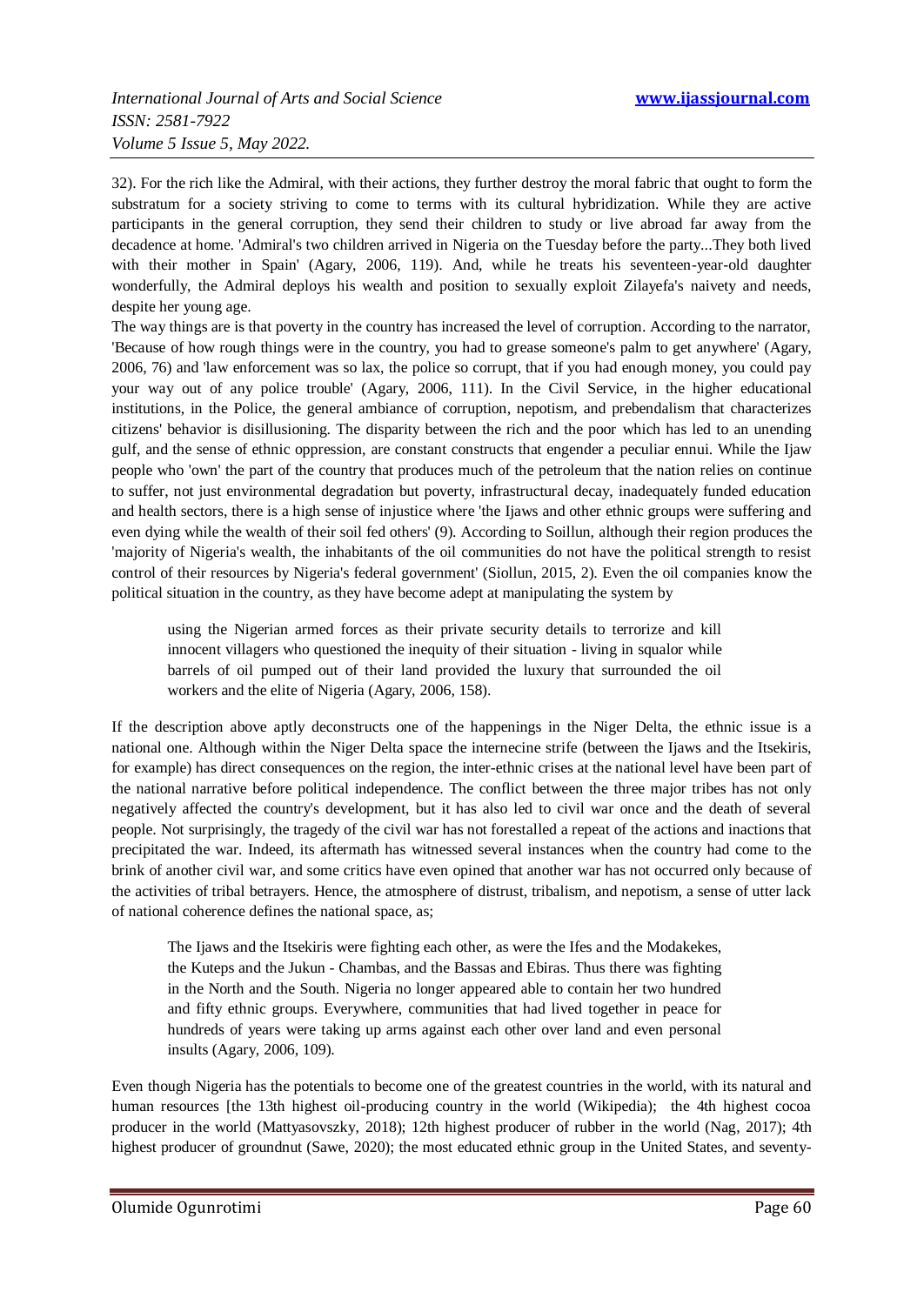five percent of black doctors in the USA (Wikipedia)], resources are either wasted or underutilized, leading to a dystopic society where nothing works.

#### **Identity Crisis and Postcolonial Gendering in** *Yellow - Yellow*

It is not only the natural environment that suffers from the consequences of the clash of cultures. On one hand is physical impact, as exemplified by the environmental degradation happening to the land, while on the other is the erosion of cultural values, particularly gender praxes which have long existed in the communities but which are now being discernibly replaced by nondescript practices. Every society has specific indigenous precepts that modulate gender behavior and attitudes. However, in Nigeria (like other countries in colonized societies) with colonialism came heteronomous gender constructs that have transformed most extant gender customs. According to Zilayefa's mother, even marital constructs have changed:

My mother told me of the days of her youth when every husband was expected to give his new wife a dugout canoe that he had carved out and crafted himself. The wife would use this canoe to fish, earn a living and help to feed the family. Those were days when boys carved out decorative paddles that carried the legends of the Ijaws in every curve. Those were the days when the Ijaw woman could ignore the nature of the Ijaw man because she had a means of earning a living and providing the needs of her children. Those were the days when Ijaw women cooked a fresh pot of soup every day because the rivers were teeming with fish. Their farms held plantain trees so fertile that there was more plantain than anyone knew what to do with - roasted, boiled, mashed, been, and yellow, the possibilities are endless (Agary, 2006, 39-40).

Her nostalgia for the idyllic past resonates through her daughter who can only imagine how life was in the village in her mother's youth. With the destruction of the habitat, both men and women could not adequately be involved in the traditional chores that characterize the relationship between the genders. As the gender constructs of the colonialists were imposed via the colonialist enterprise, in the cities only the men were allowed to have access to administrative jobs and other employment while the women mostly became full-time stay-athome mothers. For the men and women who still desire to work the land to earn their living, environmental degradation has taken that option away from them. The only option available to the young men and women (since they are witnesses to how their parents have been made redundant) is migration. With the environmental pollution hampering fishing and farming, even the men are not better off than the women. Because the men are frustrated at the disruption of their societal socio-economic fabric, they have become 'even more oppressive than the women alive could remember' (Agary, 2006, 40). Some of the women who challenged them 'walked around deaf in one ear' (Agary, 2006, 40). So the young women flock to the city, where they bleach their skins, all in an attempt to be more attractive to men. The men in the cities are richer, have loose morals, and are not restrained by vanishing traditional precepts. Without the requisite education, these girls become sexual objects for men like Admiral, who use them to satisfy their sexual urges. Others, like Lolo and Sisi, have become better attuned to the postcolonial climate. They become traders and open shops where they could sell goods.

Because the traditional gender praxes that existed before the colonial/postcolonial experience have been eroded by the values that attended colonialism, the postcolonial gender customs are not only confusing but also alienating. In the new context, marriage is no longer as sacrosanct as it used to be; paternal/maternal duties have lost all allure. Communal spirit has given way to individualistic impulses that thrive on acquisitive selfabsorption. Even while living in the village, Zilayefa is alienated from the socio-cultural moorings of her community because of the cultural diffusion that has impacted and disrupted communal interrelationships. In the city, the situation has become worse because of the higher level of socio-cultural disconnect. Albeit the city might possess better social amenities and opportunities which if explored could assist individual growth, the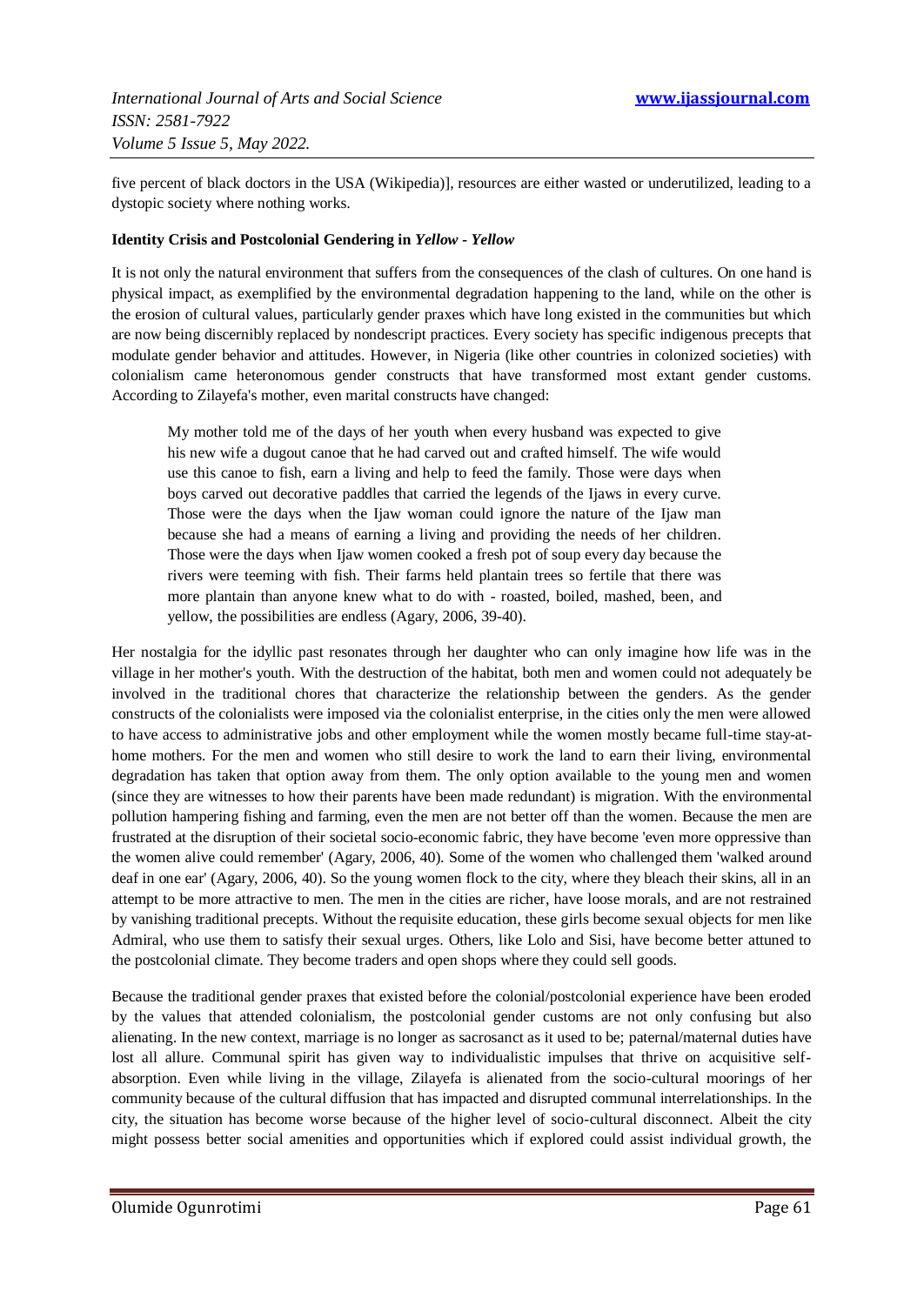prevalent ambiance of moral decadence and ubiquitous disorder surpasses the communal disconnect that was beginning to characterize life in the village.

In a way, Zilayefa's youthful quest for personal significance, escaping from the discomfiting uncertainties of rural life to the morbidity of urban venality, symbolizes Nigeria's quest for a specific identity. The complexes and the crises that continue to attend the creation of Nigeria cannot be overemphasized. With over 250 (Soillun, 2009) culture-proud nations yoked together for the political convenience of the British colonialists, Nigeria has even before independence been a context for tribal chauvinism and religious animosities. While the major tribes struggle for political supremacy, the minority ethnicities pander along with whichever of the major tribes could provide benefits to improve the lives of their people. The correlations between Nigeria and Zilayefa are apparent. Just as the British created Nigeria unmindful of the consequences of putting together different tribes with irreconcilable values, so did Zilayefa's Greek-sailor-father 'create' her by using her mother to gratify his sexual longing without thinking of the outcome of his actions. Just as Nigeria as a country continues to stumble from one system of government to another, albeit tagged a secular country but battling unending religious crises, and unable to define specific national ideo-paradigms for the country's identity and thus its development, similarly, Zilayefa's frustrations in isolating and identifying with general constructs that would enliven her personality and construe for her a positive orientation and identity, continue almost unabated till the end of the novel. Like Nigeria, Zilayefa continues to founder, and as her name means 'There is nothing like giving birth to a child' (Agary, 2006, 20), she quickly learns that subsistence is equally important.

However, her conscious transformation at the end of the novel from a naive girl from the rural interiors to a determined and refocused individual prepared to navigate the contours of a dystopic postcolonial topography coincides with the death of Nigeria's military ruler as the country is ushered into a direction that apprehends hope, freedom, and development:

People were dancing and jubilating over the death of the land's leader...the talk in the streets was that he had died of heart attack after taking a drug to enhance his performance with two Indian prostitutes. There was no rioting, she reported, just people celebrating the demise of a villain...I did not know what to expect, what I would feel, or if I would live to see the next day. However, if I lived, it was an opportunity for a personal rebirth along with Nigeria. I promised God and myself that I would focus on completing my education and making my mother, Sisi and Lolo proud of me...I knew in my heart...what I wanted to do with the rest of my life. (Agary, 2006, 177)

Like most African novels, *Yellow - Yellow* ends in the hope that things will only get better. The death of the military dictator is accompanied by joyous celebrations in the land. Although the long years of postcolonial subsistence have shown that bad leadership is just one of the several problems confronting the nation, it is amazing that the amelioration of the country's ills could be tied to the death of an individual. Outside of the novel in the real world, while one would think a return to democratic rule in Nigeria in 1999 would usher in balanced infrastructural development, focus on eradicating poverty by creating viable economic strategies to tackle the scourge, and a melding of ethnic cleavages, the old problems persist. According to Omowa:

Instead of bracing up to wipe off the corruptive encumbrances and bad legacies of the past, it is still business as usual by most Nigerian governments. We are faced with instances of politicians treating the problems with kid-gloves, in a rather pretentious attitude of wiping of poverty; stoves, bicycles, sewing machines, motorcycles rice and salt and others are being distributed to some party stalwarts; whereas there ought to have been a more fundamental restructuring of the economy.(2005, cited by Akinyele, 2018, 17)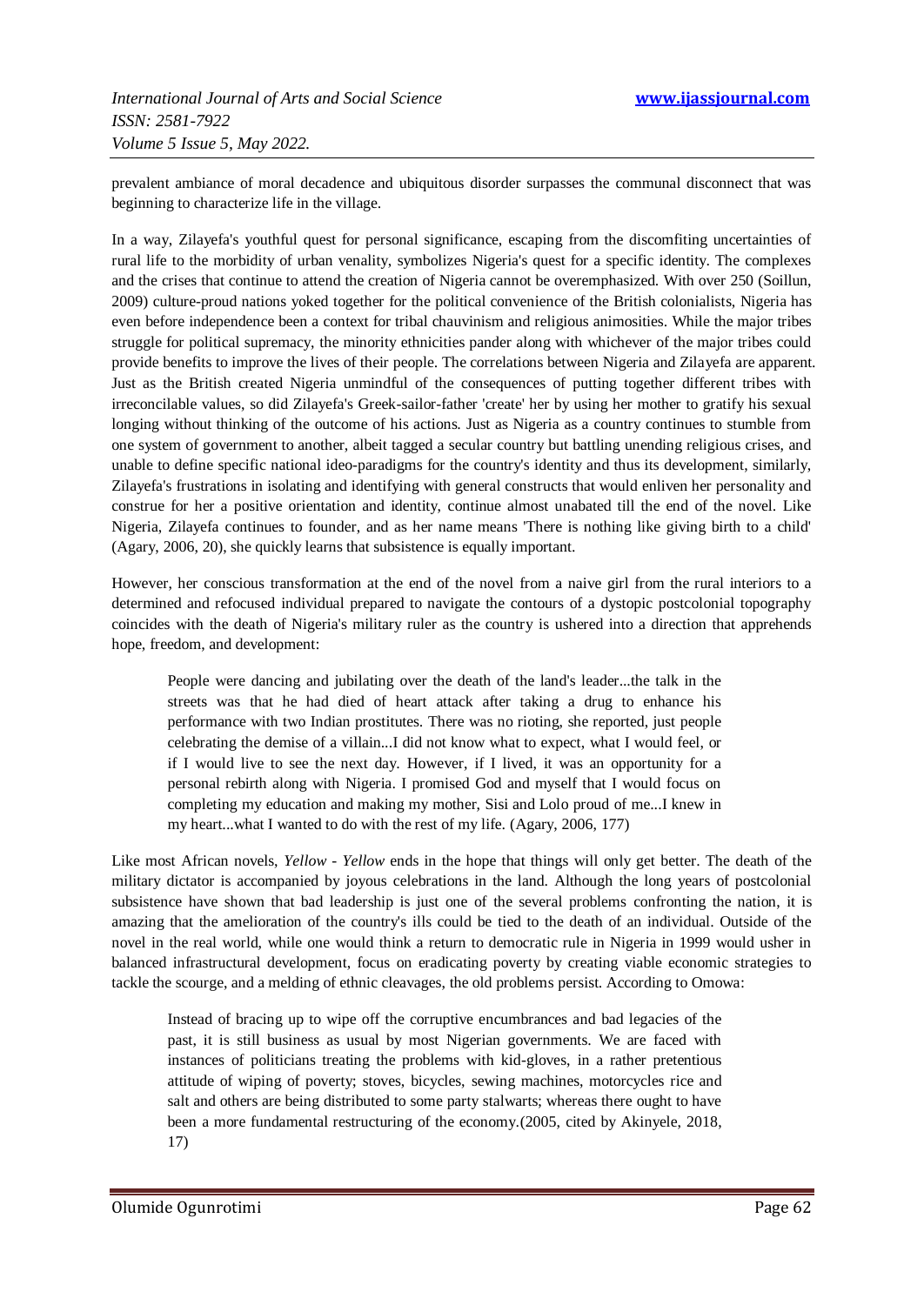Nigeria continues to remain a dystopic setting, as, according to Ogunrotimi(2013, 208-209), 'the average Nigerian experience has become so brutalized that things have become extraordinarily surrealistic it has led to the debasement of our collective social value system.'

#### **IV. CONCLUSION**

Through her various attempts to create a clear identity for herself, the eponymous heroine of KaineAgary's debut novel projects the image of a dislocated individual. This appropriately resonates with the struggles of a nation in search of national identity. The traditional ideas of a family no longer fit the reality in a postcolonial climate, due to several vagaries engendered by the complex multicultural realities. The parallels between the character attributes of the protagonist and the national peculiarities of Nigeria as a nation underscore a metaphoric imagistic affinity too apparent to ignore; Nigeria as a nation was put together by a foreign colonial power for its materialistic expansionist aggrandizement, so also is Zilayefa a product of an unequal relationship between a sailor looking for the easiest way to gratify his sexual desires and a naive local girl enamored with exotic entities. Zilayefa's major concern is a search for specific congruities and convergences revealingly significant enough to assist in creating an authentic self-identity, so is the history of Nigeria as a nation fraught with checkered crises which are the concomitants of identity anomalies. Zilayefa is unable to identifiably develop a harmonious connection with any real cultural ethos and is alienated as a consequence. Similarly, the existence of Nigeria (a country that has neither a unitary language nor religion and has its citizens made up of around three hundred heterogeneous ethnicities mostly with no cultural affinities) is moderated by conflicting multicultural vagaries (local and foreign) which militate against the development of a homogeneous national identity. The problem with Nigeria inheres less on the socio-cultural affinities that connect the citizens, and more on the extent of ethnic jingoism, nepotism, individual and collective larceny, and a general nonchalance towards the entity 'Nigeria' and national aesthetics. Such a context, much as its dynamics negatively align with Zilayefa's inner confusion, does not in any way provide the necessary fertile ambiance for positive individual or collective growth.

Not surprisingly, the atmosphere of chaos and dystopia in the country (as fictionalized in the novel) following the death of the military dictator does not evince a positive maturation of national developmental sensibilities. Because Nigeria's problem is not only political and tied to the demise of one dictator, what we continue to have, rather, are 'tension, anxiety, crisis of culture and identity, social sterility, economic misery and political directionlessness' (Udenta, 2015, 16), which have all become integral features of national subsistence in the country. KaineAgary's*Yellow - Yellow* is a novel that resonates with the peculiarities of Nigeria's postcolonial concerns. The author not only interrogates the complexities of Nigeria's socio-cultural and political destabilization, but she also anatomizes its culture of greed and corruption, ethnic chaos, human and natural resource waste, personal and collective venality, misuse of power, and the gamut of the country's general malaise. In her thematization of Nigeria's peculiar problems, Agary joins other Nigerian authors like Wole Soyinka (*The Interpreters*), Chinua Achebe (*A Man of the People*, *Anthills of the Savannah*), ChimamandaNgoziAdichie (*Purple Hibiscus*, *Half of a Yellow Sun*), Festus Iyayi (*Violence*), Sefi Atta (*Everything Good Will Come*), and several other writers who have utilized their novels to record and critique Nigeria's unending dystopia. What distinguishes her novel, however, is that she connects Nigeria's problems with its lack of identified national values, inability to handle its ethnic, religious and multicultural issues, and failure to have a government that prioritizes citizens' well-being.

#### **REFERENCES**

[1.] Abrahamsen, R.African studies and the postcolonial challenge.*African Affairs,*2003,189-210.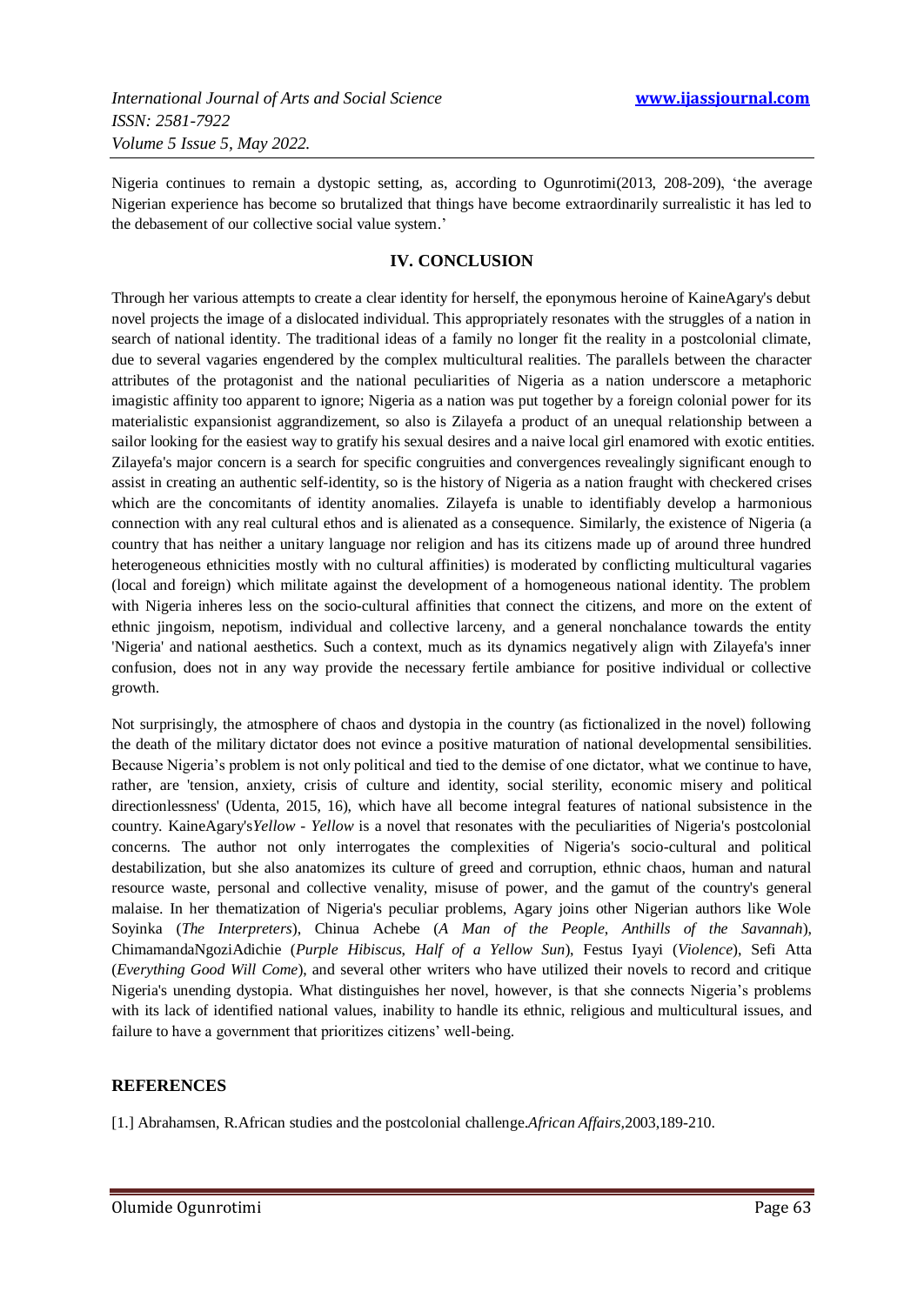- [2.] Abrams, M.H. &Harpham, G. G.*A glossary of literary terms*.10th edition.(Boston:Wadsworth Cengage Learning., 2012).
- [3.] Achebe, C.*Things fall apart*. Anchor Books. (E-book).
- [4.] Achebe, C.*An image of Africa and the trouble with Nigeria*(London: Penguin Books, 1983).
- [5.] Adeniyi, O.*Against the run of play* (Lagos: Kachifo Ltd, 2017).
- [6.] Adichie, C. N. *Purple hibiscus* (Lagos: Kachifo Ltd, 2006).
- [7.] Adichie, C. N. *Half of a yellow sun* (London: Fourth Estate, 2006).
- [8.] Agary, K.*Yellow- Yellow*(Lagos: Dtalkshop, 2006).
- [9.] Akinyele, R. T. The humanities and the discourse of poverty in developing countries, in G. Adeoti et al (Eds.).*Poverty and the humanities*, (Ibadan: BookmindsPublishers, 2018) 14-43.
- [10.] Amnesty International, Nigeria: Petroleum pollution and poverty in the Niger Delta.United Kingdom: Amnesty International Publications International Secretariat.
- [11.] Atta, S.*Everything good will come*. (Lagos: Kachifo Ltd, 2006).
- [12.] Bhabha, H.*The location of culture*.(New York: Routlegde, 1994).
- [13.] Ciaffa, J. A.Tradition and modernity in postcolonial African philosophy.*Humanitas*, XXI (1 & 2), 121-145.
- [14.] Egbunike, L. U.Constructing the destructive city: Representations of Lagos in Cyprian Ekwensi's*People of the city*.*African Literature Today*,2012,86-97.
- [15.] Forsyth, F. *The making of an African legend: The Biafra story*. (London: Penguin Books, 1977).
- [16.] Gyekye, K.*Tradition and modernity.*(Oxford: Oxford University Press, 1997).
- [17.] Hayles, N. K.*Chaos and order: Complex dynamics in literature and science*. (Ed.) (Chicago:University of Chicago Press, 1991).
- [18.] Hountondji, P.*African philosophy: Myth and reality*. 2nd ed. (Bloomington: Indiana University Press, 1996).
- [19.] Iyayi, F. *Violence*, (Lagos: Longman Nigeria, Ltd, 1987).
- [20.] Kamalu, I.Abiku in Ben Okri's imagination of nationhood: A metaphorical interpretation of colonialpostcolonial politics, *African Literature Today*, *32*, 2005,20-32.
- [21.] Mattyasovszky, M.Top 10 cocoa producing countries.World Atlas.Retrieved from https://www.worldatlas.com.
- [22.] Nag, O. S. The leading natural rubber producing countries in the world.Retried fromhttps://www.worldatlass.com.
- [23.] Ogunrotimi, O. Literature as history: Cyclical history and dystopian literature in Nigeria,*Papers in English and Linguistics*, *14*,2013, 199-213.
- [24.] Omowa, J. Nigeria, UN poverty eradication in 2015. **Daily Champion**, October19, pp. 11.